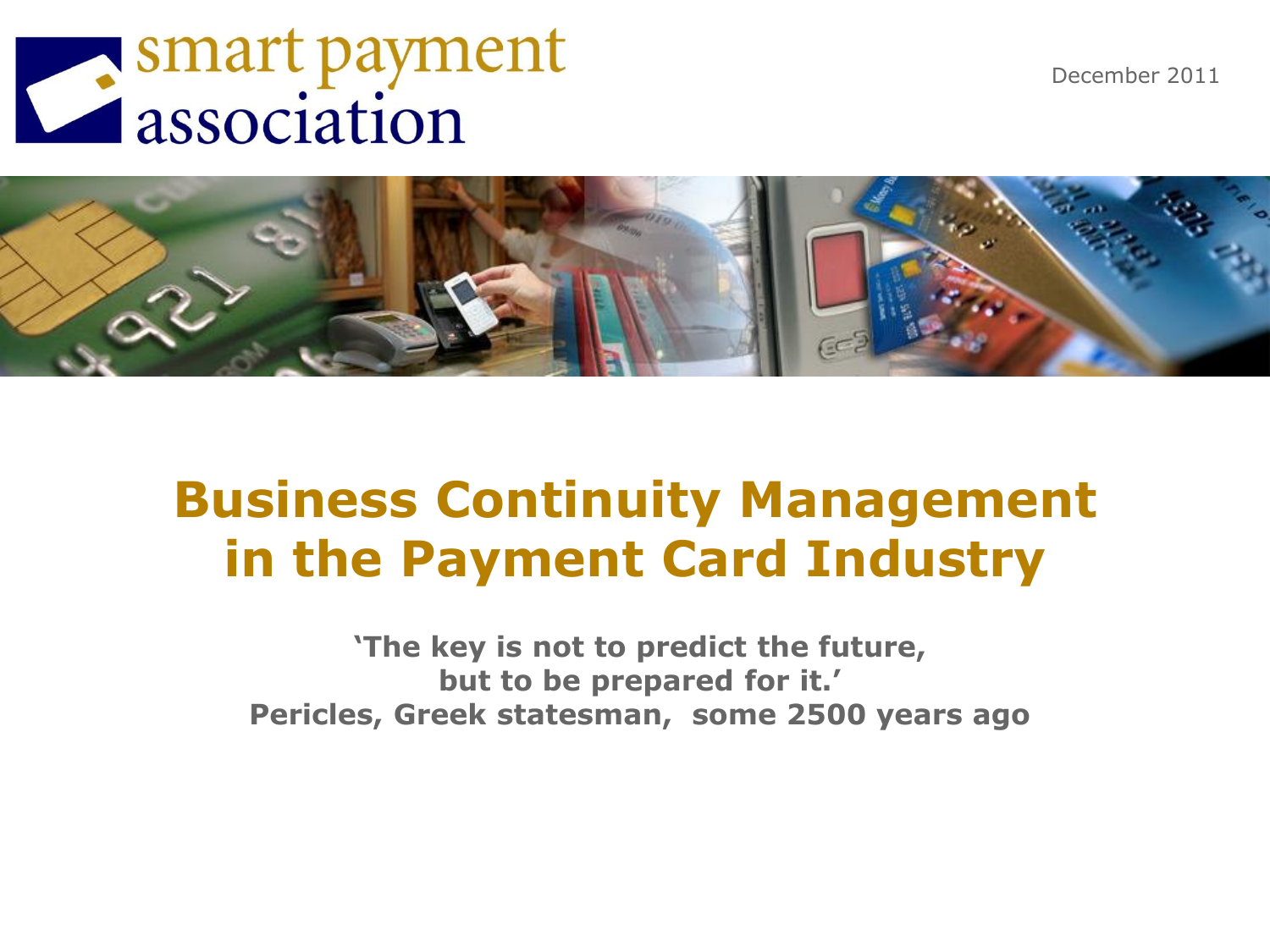## **Business Continuity Management - Background**

- **Consumers and merchants rely on electronic payments**
	- **2010: Payment cards generated \$17 trillion worldwide in purchases of goods, cash advances and withdrawals**
	- **2010: 798 million smart payments cards shipped worldwide**
- **The payment cards industry needs to effectively plan for disastrous incidents and business disruptions** 
	- To respond effectively and continue business operations at an **acceptable, predefined level**.
	- To ensure customers continue to be able to pay electronically with **their payment cards**
- **SPA has created a set of business continuity principles, best practices and a business model for the card payments industry**
	- **Validated with leading experts in the financial industry**



[1] Smart Payment Association Press release, May 5, 2011

980, Septem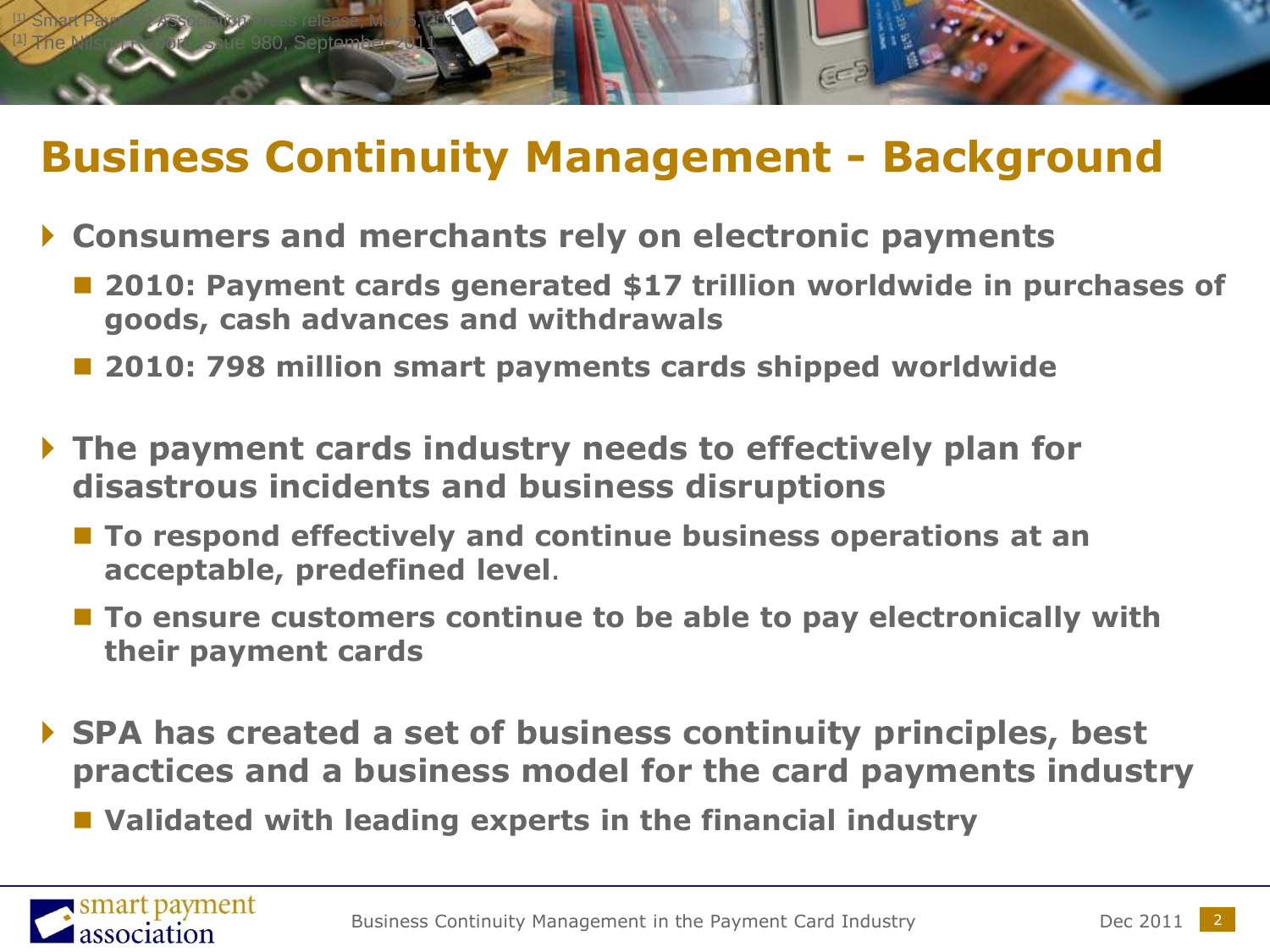

## **Business Continuity Management – Agenda**

- **Basic Terms**
- **Creating a BCM Plan**
	- **Analysis**
	- **Strategy**
	- $\blacksquare$  Implementation
- **▶ Business Model** 
	- **Potential damages vs. cost**
- **Value Chain Considerations**
- **Best Practices**

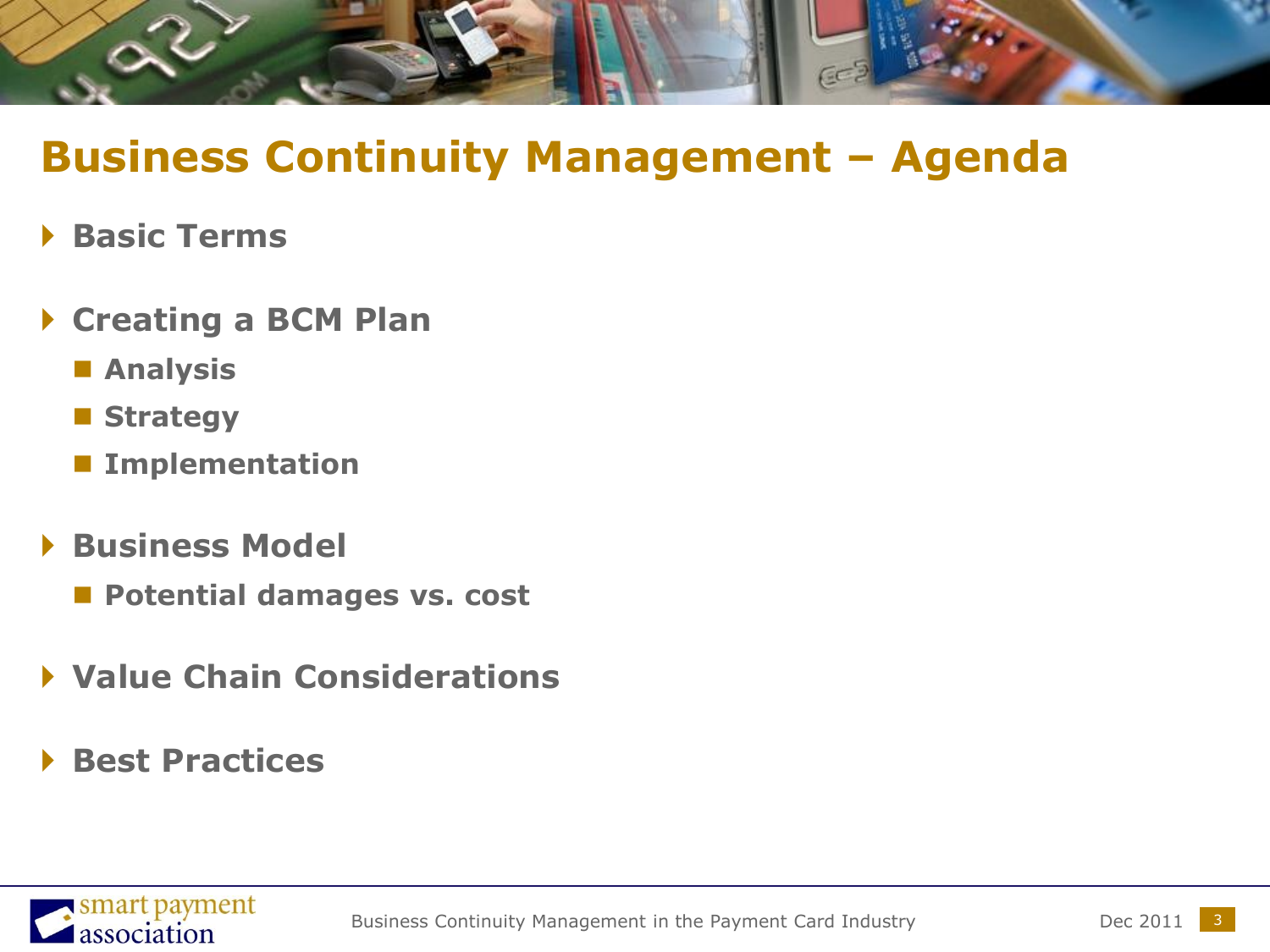

## **Basic Terms**

- **BUSINESS CONTINUITY MANAGEMENT (BCM) is the comprehensive business process that identifies potential threats to an organisation and assesses the impacts to business operations that those threats might cause. BCM provides a frame of reference for building organisational safeguarding capabilities for an effective response that protects the interests of key stakeholders, reputation, brand and value-creating activities.**
- **A BUSINESS CONTINUITY MANAGEMENT PLAN (BCMP) documents a company"s agreed-upon set of procedures to enable its organisations to continue to deliver critical products and services at a predefined and acceptable level in the event of an incident.**

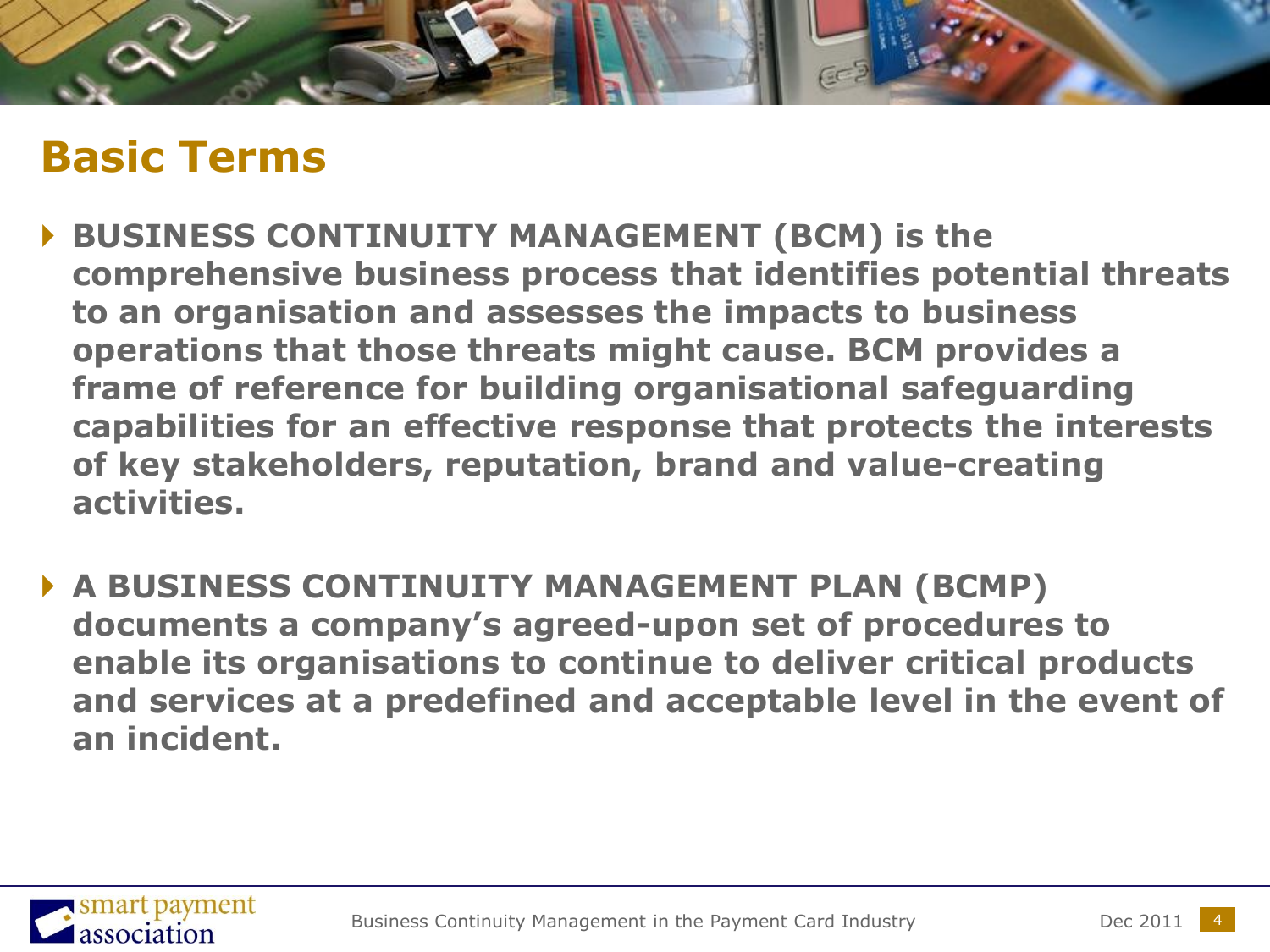

## **Creating a BCM Plan – Analysis (1 of 4)**

#### **Risk assessment**

#### **Which risks need to be considered?**



**How do they affect the various elements of the value chain?** 

**Are they independent for each stage or potentially impacting multiple stages**

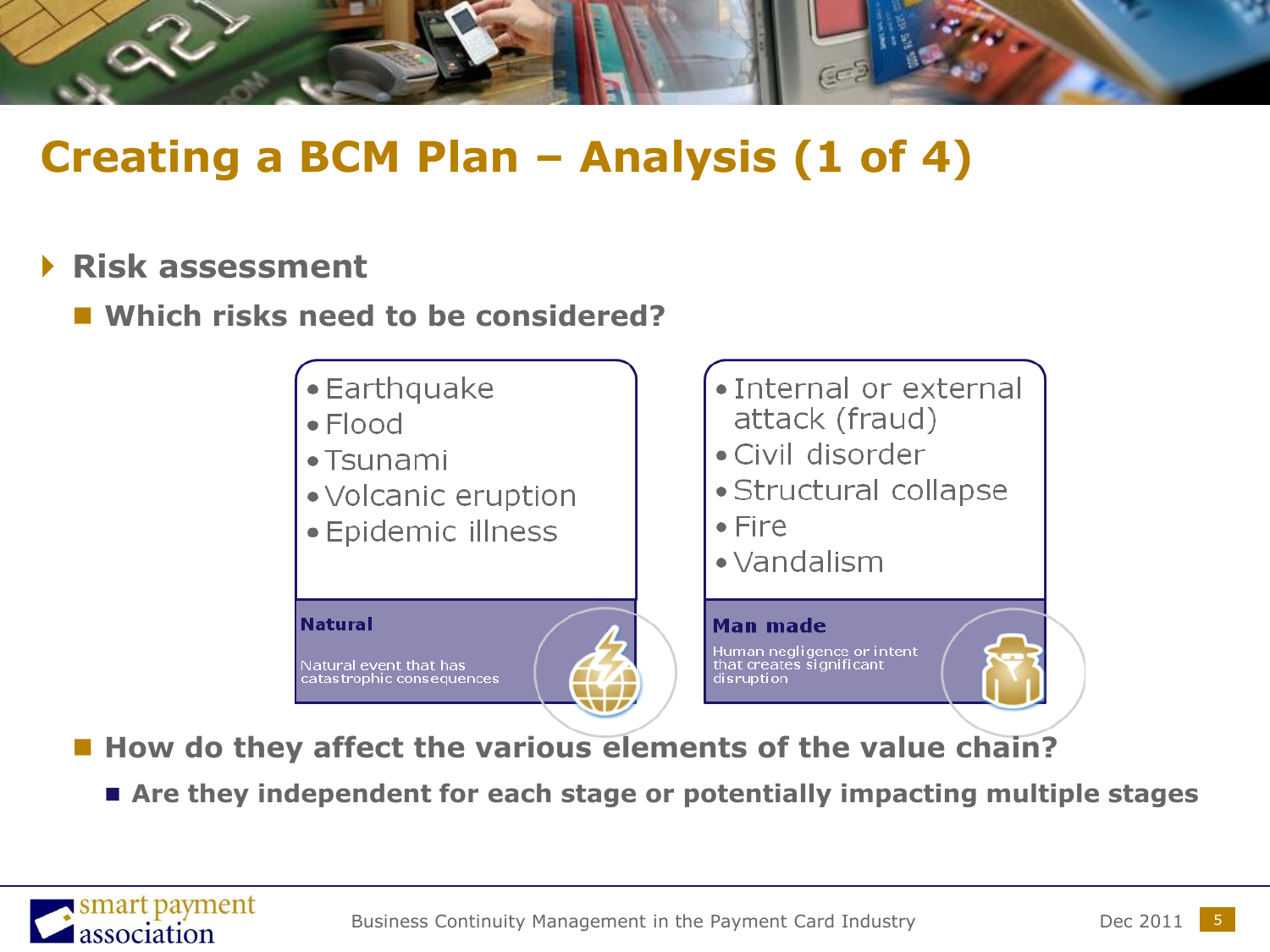

# **Creating a BCM Plan – Analysis (2 of 4)**

#### **Impact assessment in case of an incident**

**Direct impacts** 



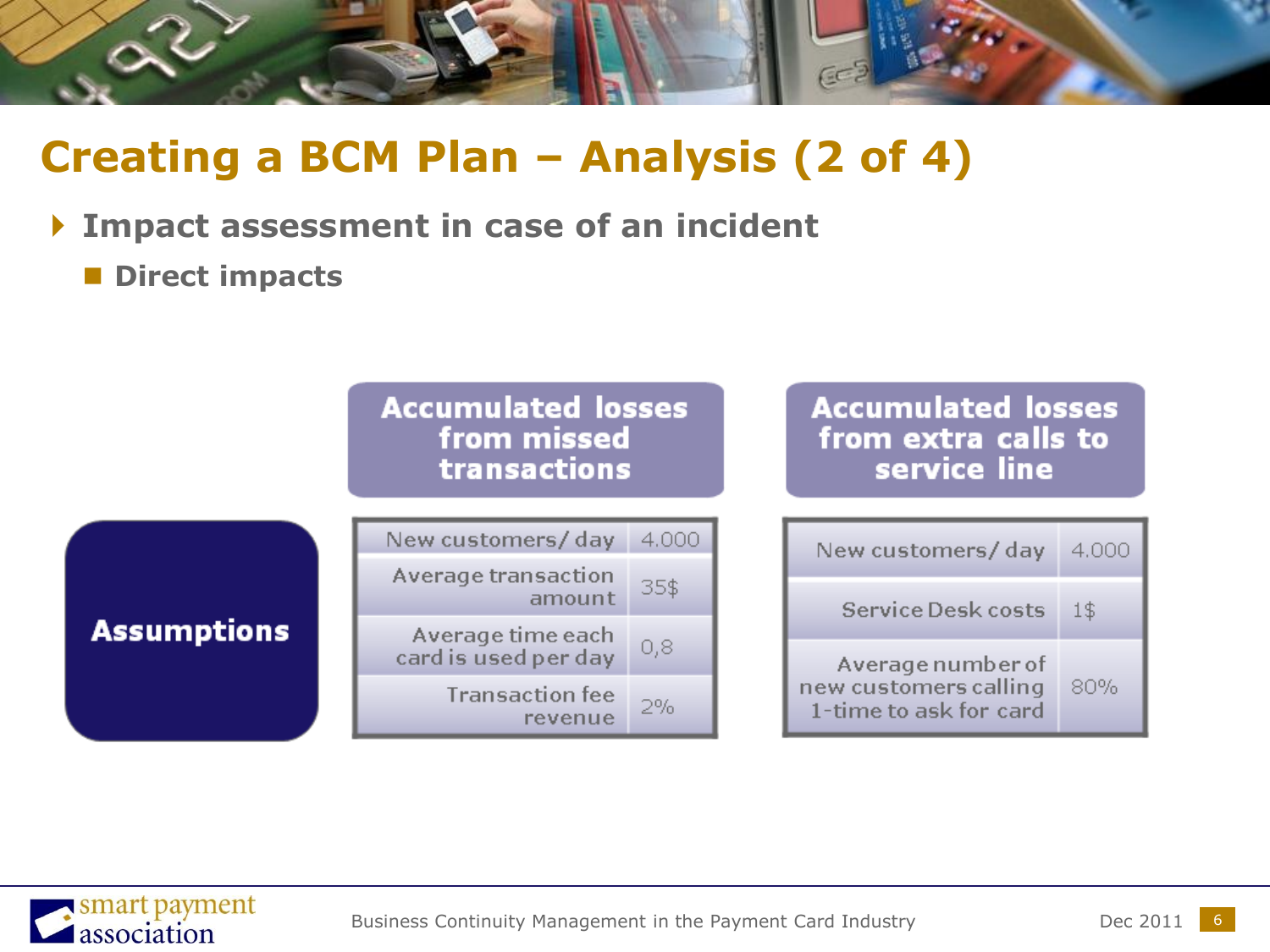

## **Creating a BCM Plan – Analysis (3 of 4)**

#### **Impact assessment in case of an incident – Direct impacts**

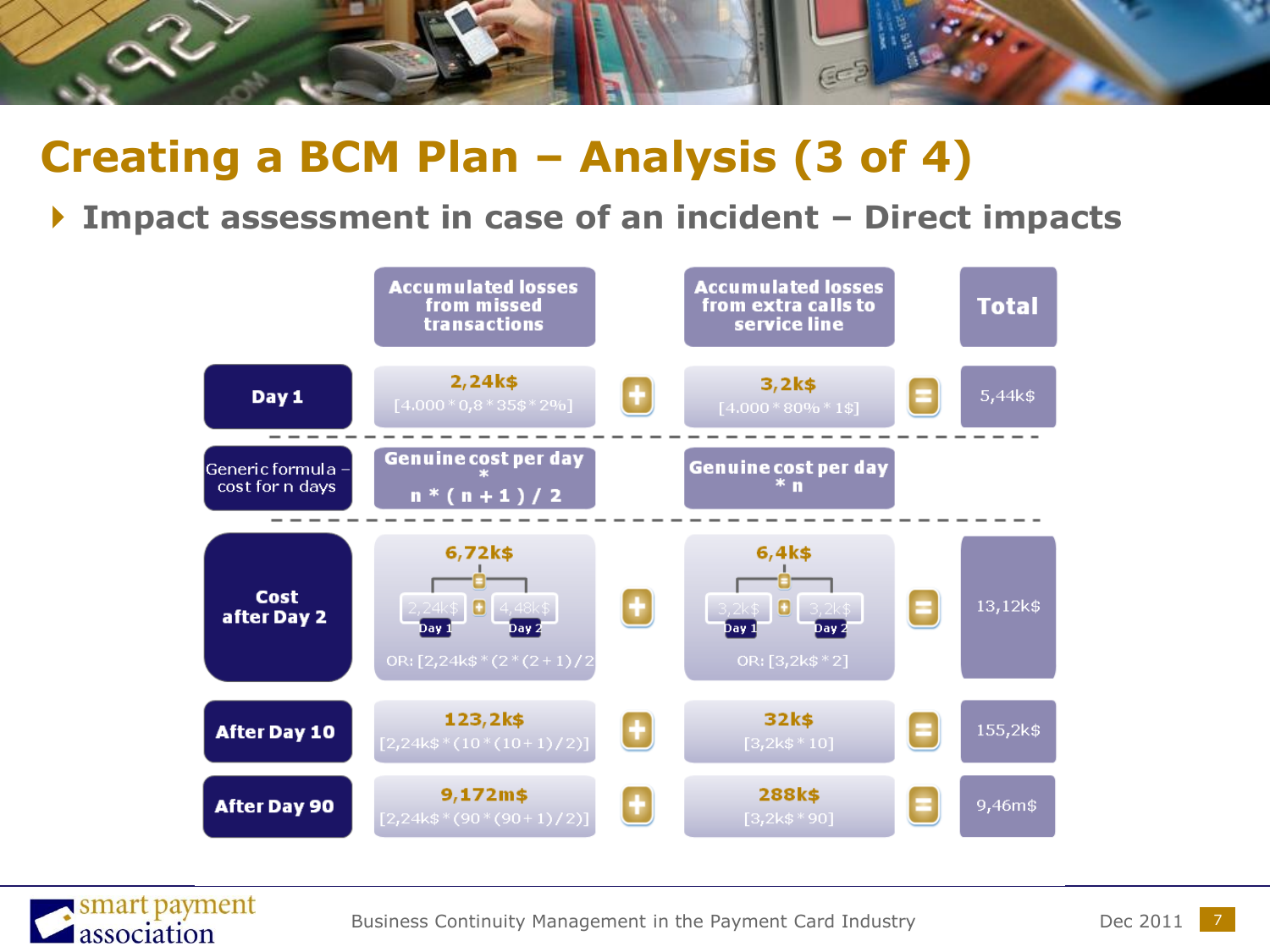

## **Creating a BCM Plan – Analysis (4 of 4)**

#### **Impact assessment in case of an incident - Indirect impacts**



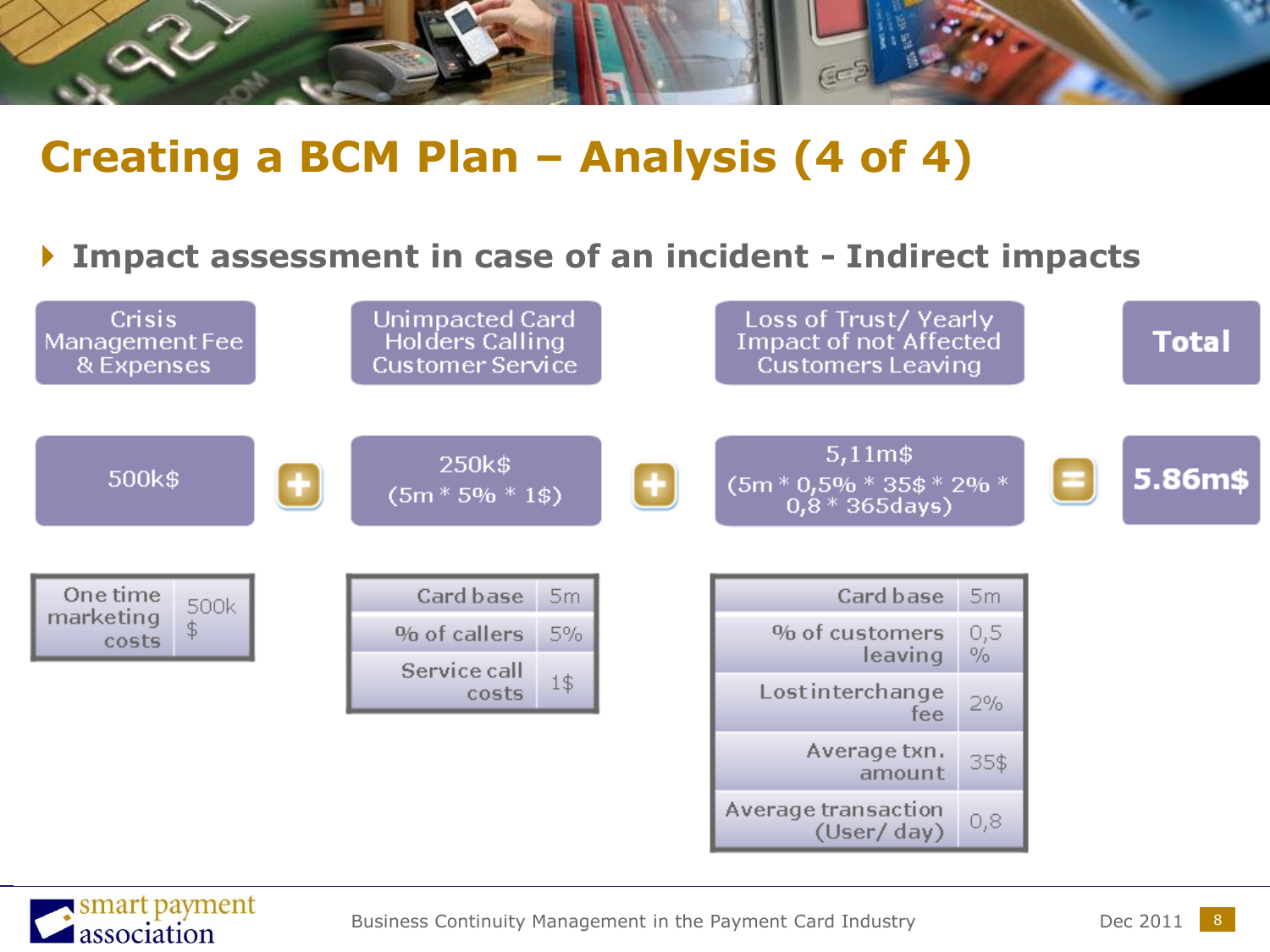

## **Creating a BCM Plan – Strategy**

- **Based on the results of the analysis phase, the BCM strategy defines the overall objectives to be achieved through BCMP**
- **Critical questions to be answered are:**
	- **Activation delay**: What are a reasonable period / the maximum time of delay before recovery measures need to be activated in order to avoid prohibitive or even irreversible damages?
	- **Service levels**: What are the scope and the acceptable service levels of initial recovery offerings? Are they the same across the product portfolio or does it make sense to prioritize and stage the incident response in a segmented way?
	- **Full recovery**: What is a realistic / desirable maximum time before the normal level of service has to be restored?
	- **Expense & resources**: What is an acceptable overall level of expenditure, investment and resources to be spent for BCM within the issuer's organisation and with 3rd party suppliers?

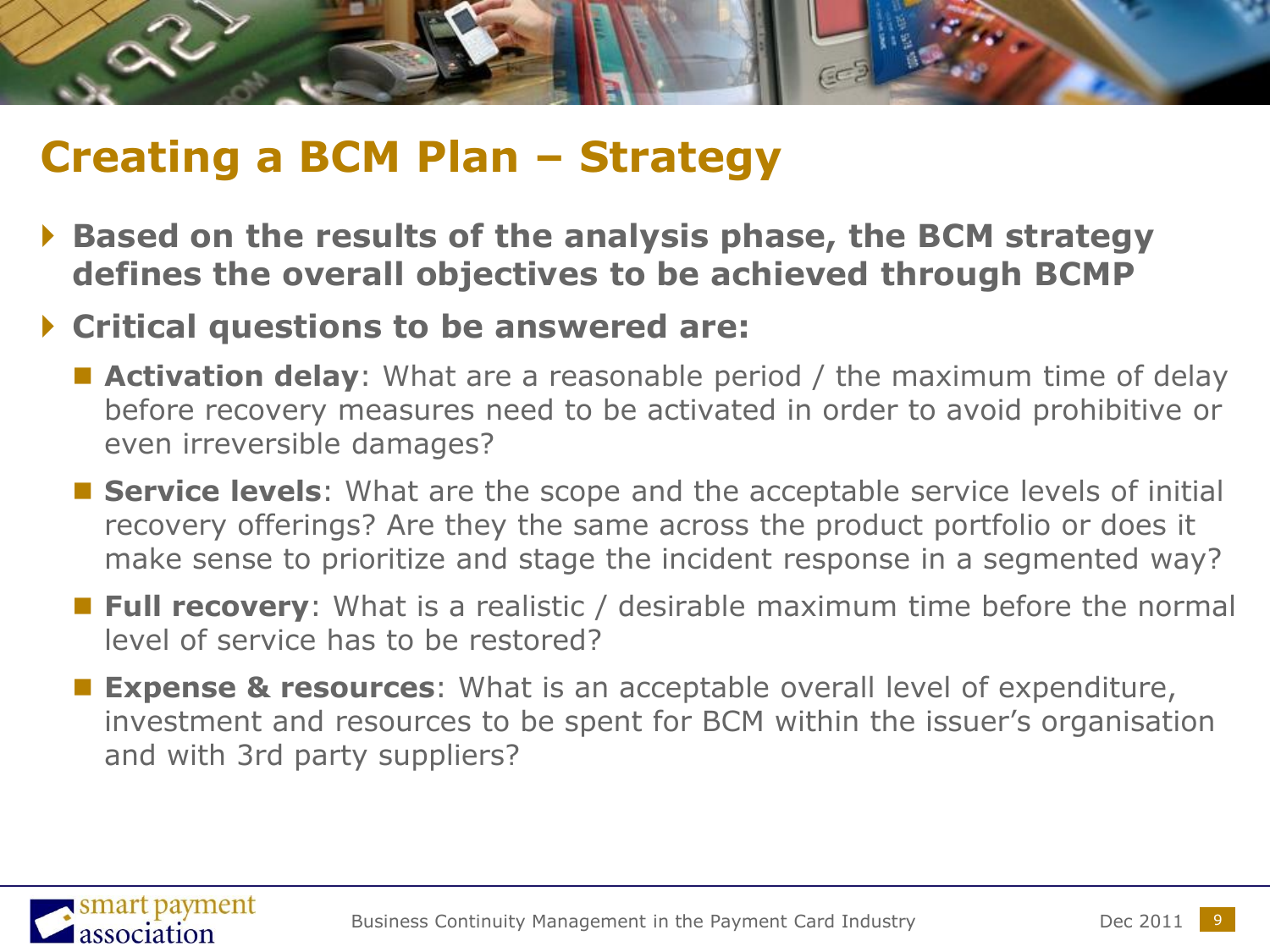

# **Creating a BCM Plan – Implementation (1 of 2)**

- **Based on the strategic decisions made before, the implementational options are selected and executed.**
- **Potential product portfolio differentiation, e.g.**
	- Only a reduced number of products is supported and delivered to all **cardholders, no matter what their individual product may be.**
	- **Cardholders receive a special "emergency" product defined and available for backup use only in a BC situation.**
	- Some products are prioritized over others.
- **Backup selection for every stage of the value chain**
	- **In-house vs. outsourced**
	- Storage levels, hot switching vs. cold switching
	- **Links between various stages**
	- Service levels and cardholder expectations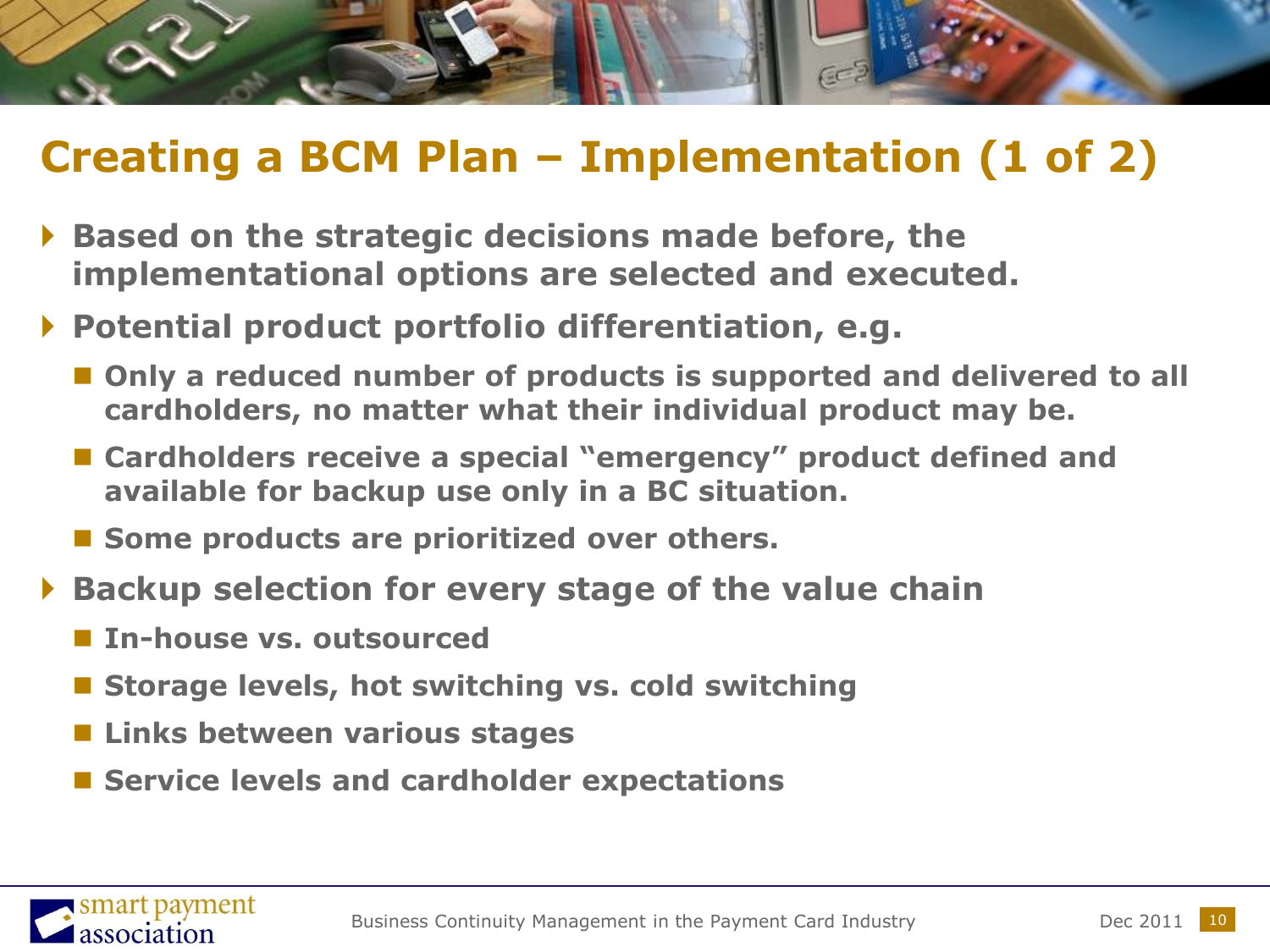

# **Creating a BCM Plan – Implementation (2 of 2)**

- **Testing and maintenance**
	- Definition of system update cycles
	- **Development and execution of testing regime**
- **Establishing BCMP as a corporate business process**
	- Defining the BCM procedures addressing the objectives of the BCM **strategy**
	- Creating and controlling the process documentation and obtaining **approval from the proper levels of management**
	- **Identifying and signing up those members of the organisation who have to play a role in the process and educating them about their obligations**
	- Managing the invocation of the BCMP in coordination with the other **BCMP players**
	- **Establishing and maintaining all the necessary contracts and service level agreements with internal and external suppliers**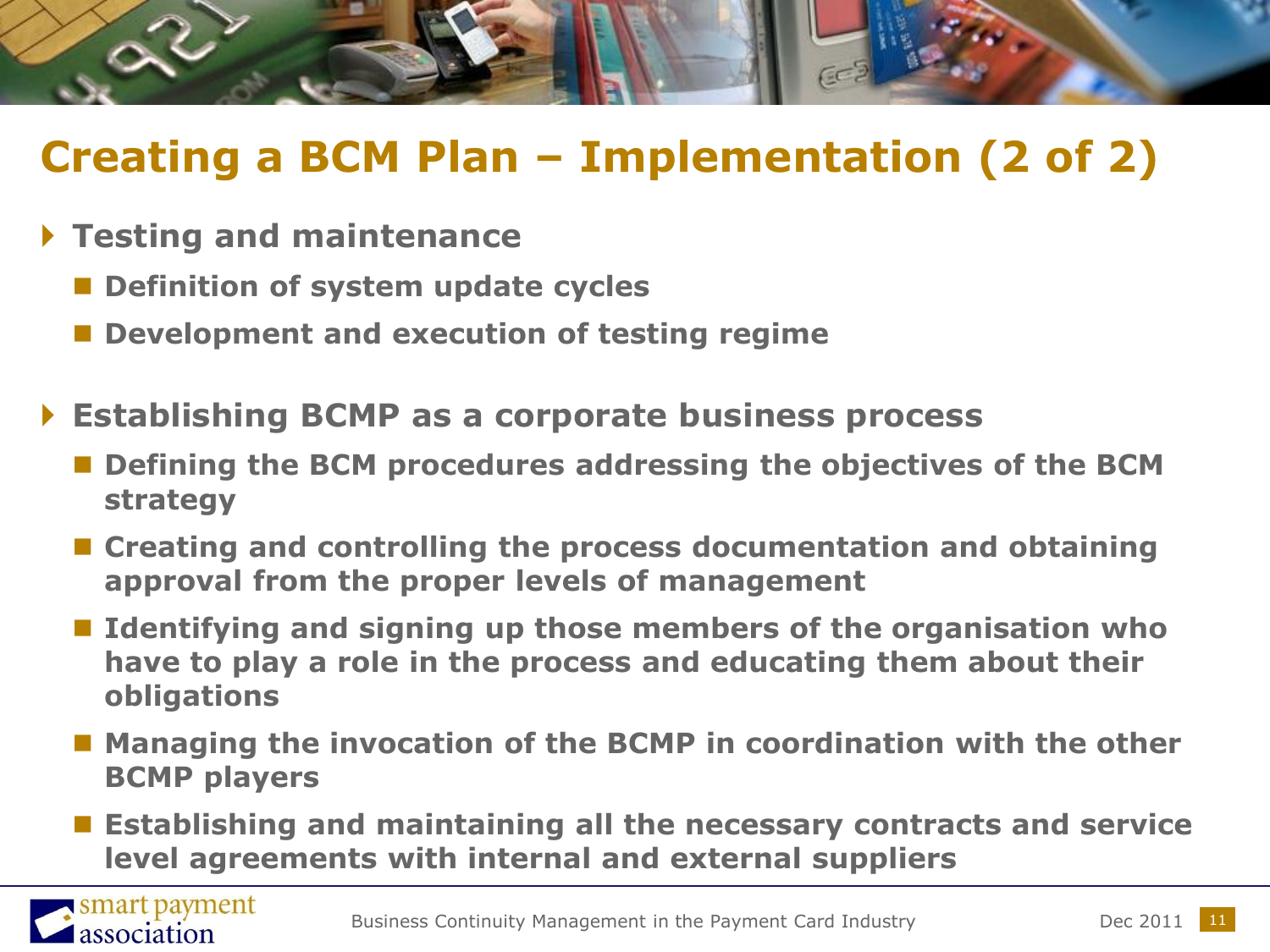

## **Business Continuity Management – Business Model**

#### **Purpose**

■ Supporting the issuers' BCM decisions and tradeoffs by providing **numerical guidance on potential damages and BCM cost** 

#### **Business Model Elements**

- **Potential damages**
	- **Tangible losses, e.g. foregone fees and transactional revenues**
	- **Intangible losses, e.g. negative impact on reputation and brand value**
- Cost of implementation
	- **Set-up and maintenance**
	- **Capital expenditure**

#### **Format**

- **Excel Spreadsheet**
- **Easy to use issuer input facility**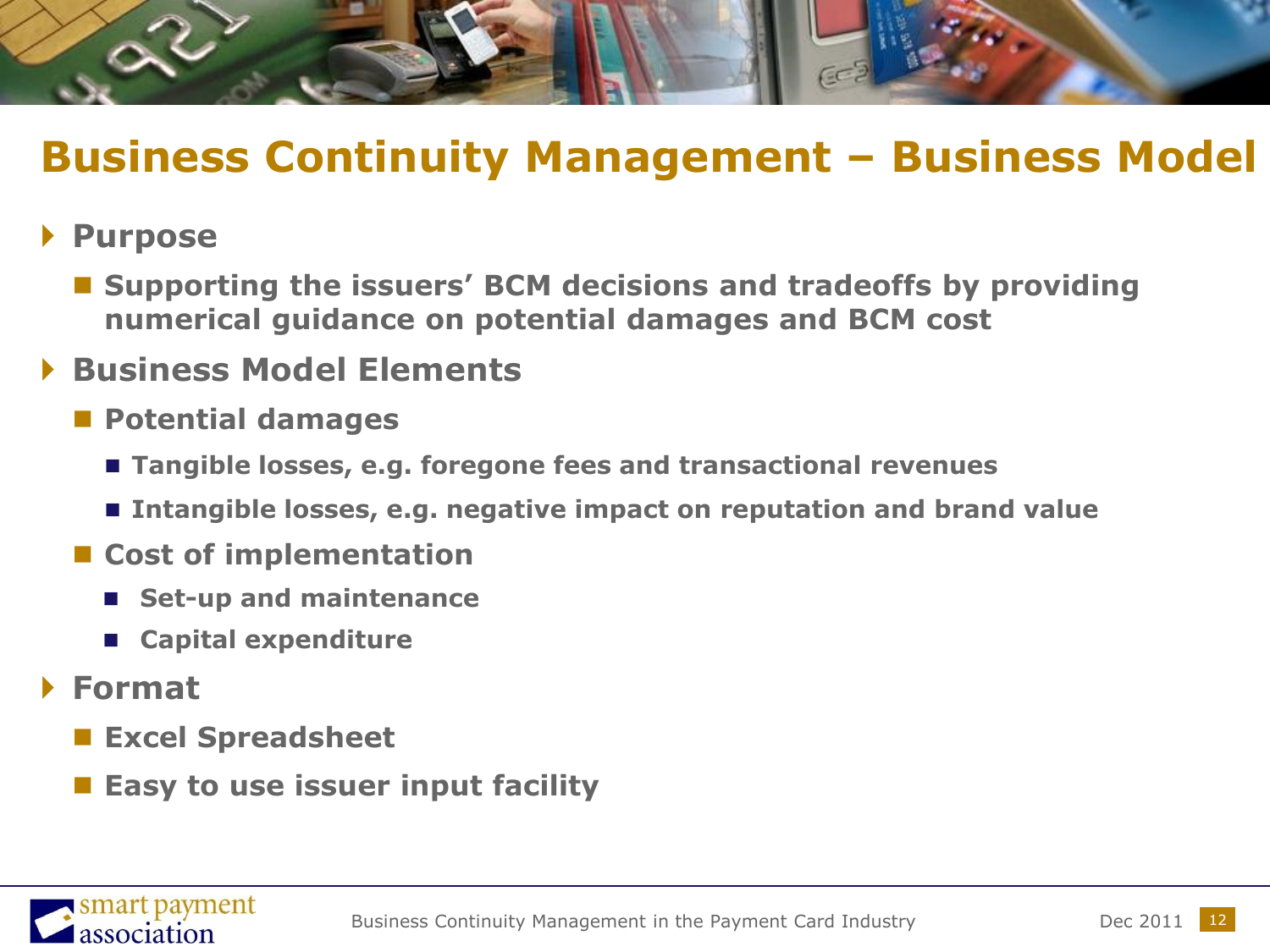

## **Business Continuity Management – Business Model**





Business Continuity Management in the Payment Card Industry **Dec 2011**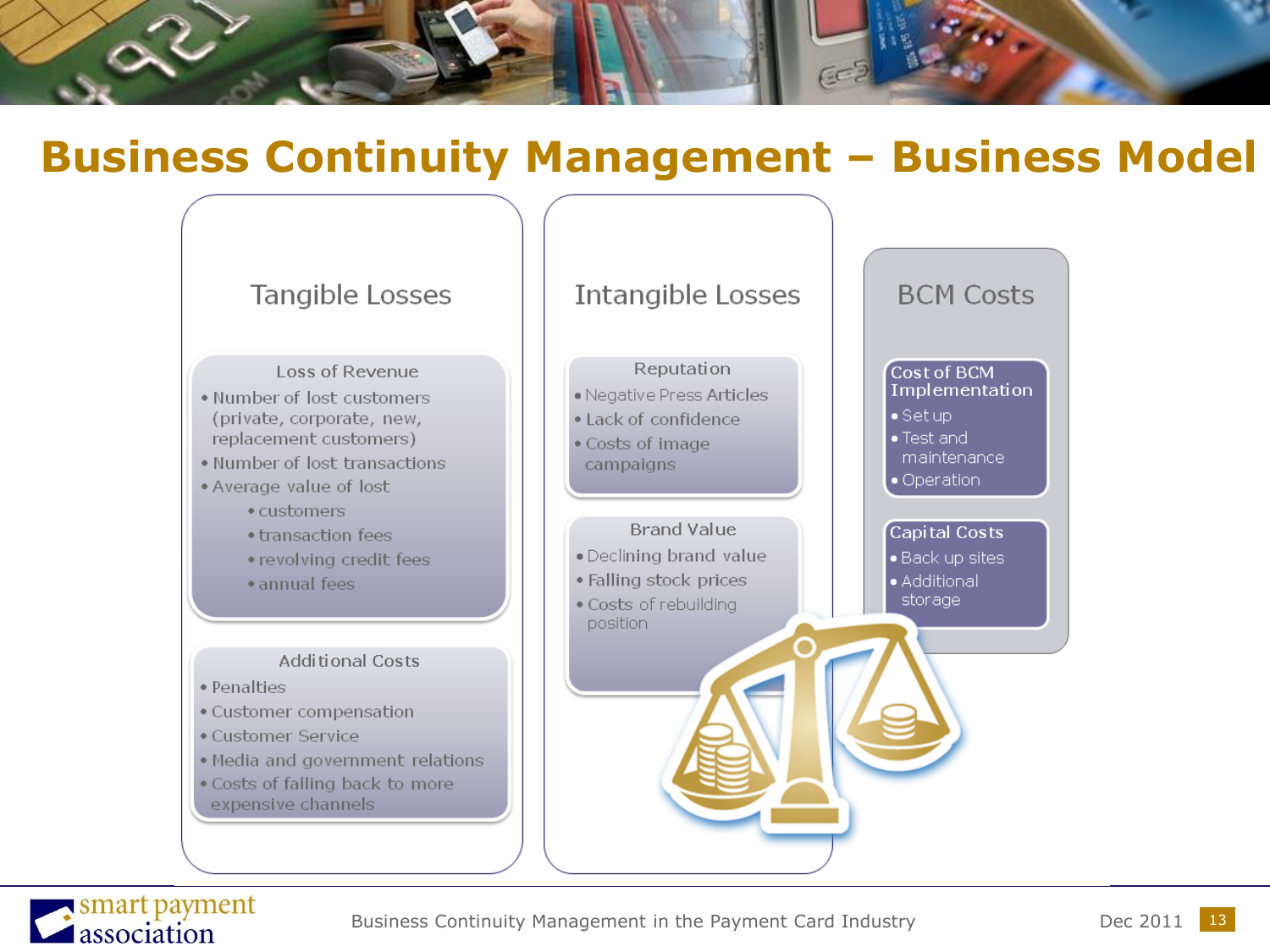

## **Value Chain Considerations (1 of 4)**

smart payment

association

 **Detailed BCM planning requires case-by-case decisions for every element of the payment card issuance value chain**



- **At every stage the tradeoffs between cardholder expectation, service level commitments and associated set-up and operational cost need to be explicitly decided upon.**
- **In the following slides the crucial questions and the impacts of the answering options are documented.**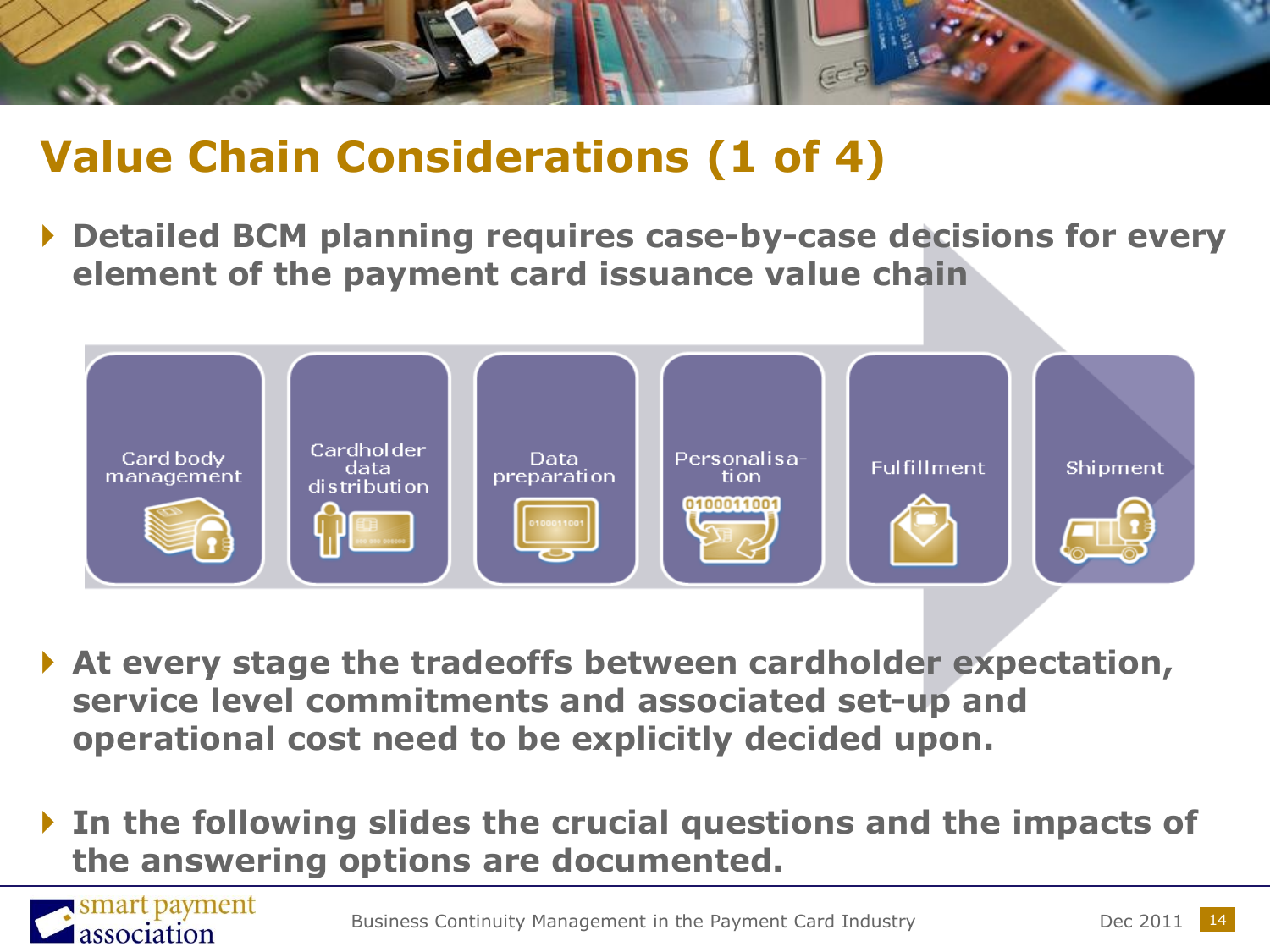# **Value Chain Considerations (2 of 4)**

#### **Card Body Management**

- Does the issuer require continued availability of all card bodies in the product portfolio or can operations be restricted to a subset?
- How does the issuer plan for continued availability of card bodies between card body production and card body storage?

#### **Cardholder Data Distribution**

- Is it sufficient to fall back to e-mail transmission for a limited period of time?
- Is it acceptable to the issuer to reroute the cardholder data via the normal transmission method to a different server with a different address?
- $\blacksquare$  Is it desirable for the issuer to send the cardholder data via the normal transmission method to a different server with the same address?





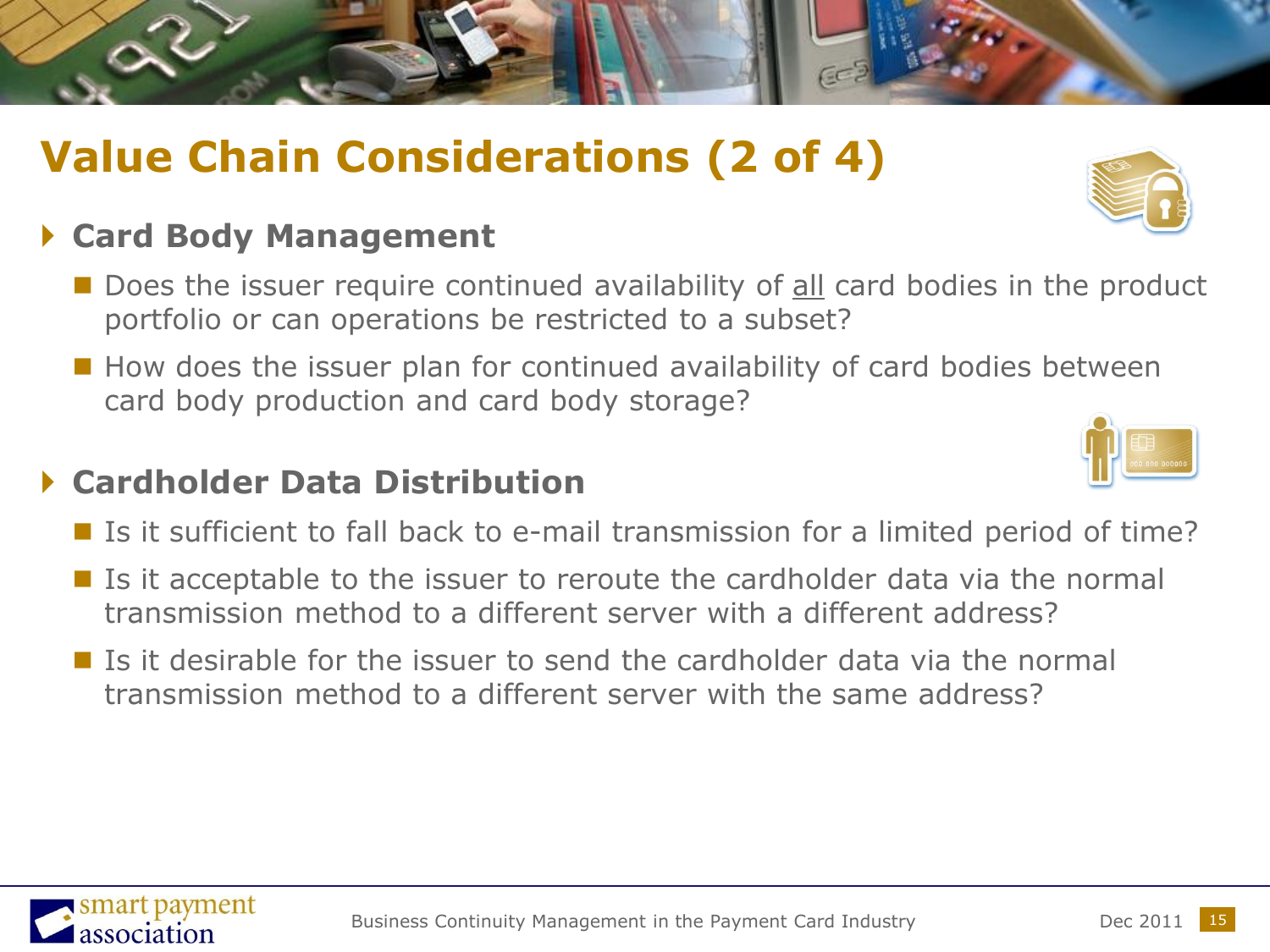# **Value Chain Considerations (3 of 4)**

#### **Data Preparation**

- Is the issuer legally allowed to temporarily transmit cardholder data abroad?
- Should a back up site be set up and maintained in advance or only when the disaster strikes?
- Does the issuer want to be able to perform backup processing for nonstandard applications on the card?
- How fast does the issuer want to revert back to the original operation?

#### **Personalisation**

- Is the issuer legally allowed to temporarily transmit cardholder data abroad?
- Should a back up site be set up and maintained in advance or only when the disaster strikes?
- Does the issuer want to be able to perform backup processing for nonstandard applications on the card?
- Does the issuer require continued availability of all card bodies in the product portfolio or can operations be restricted to a subset?
- Does the issuer require continued availability of all methods of non-chip related personalisation?
- How fast does the issuer want to revert back to the original operation?







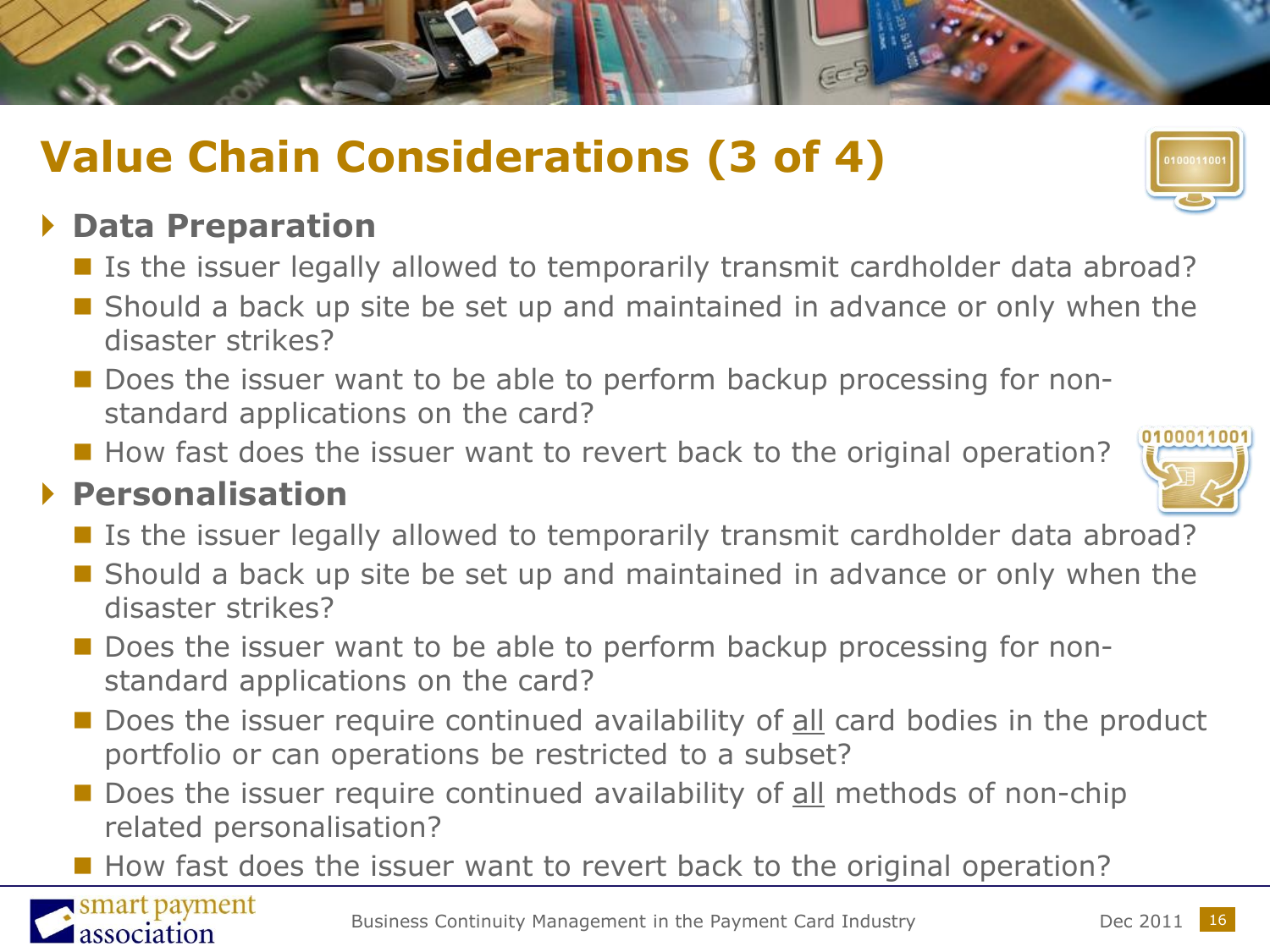# **Value Chain Considerations (4 of 4)**

#### **Fulfillment**

- **Does the issuer require continued availability of customized carrier letter** formats and envelopes, equipped with issuer logos and product marks for the entire portfolio, additional inserts containing legal or marketing information?
- How does the issuer plan for continued availability of fulfillment material between production and storage?

#### **Shipment**

mart payment

association

- Does the likelihood of an incident warrant the setup of second source distributor?
- Are service limitations such as bulk shipments to distribution centers acceptable for a period of time?
- Is it acceptable for cardholders to pick up cards at branches?



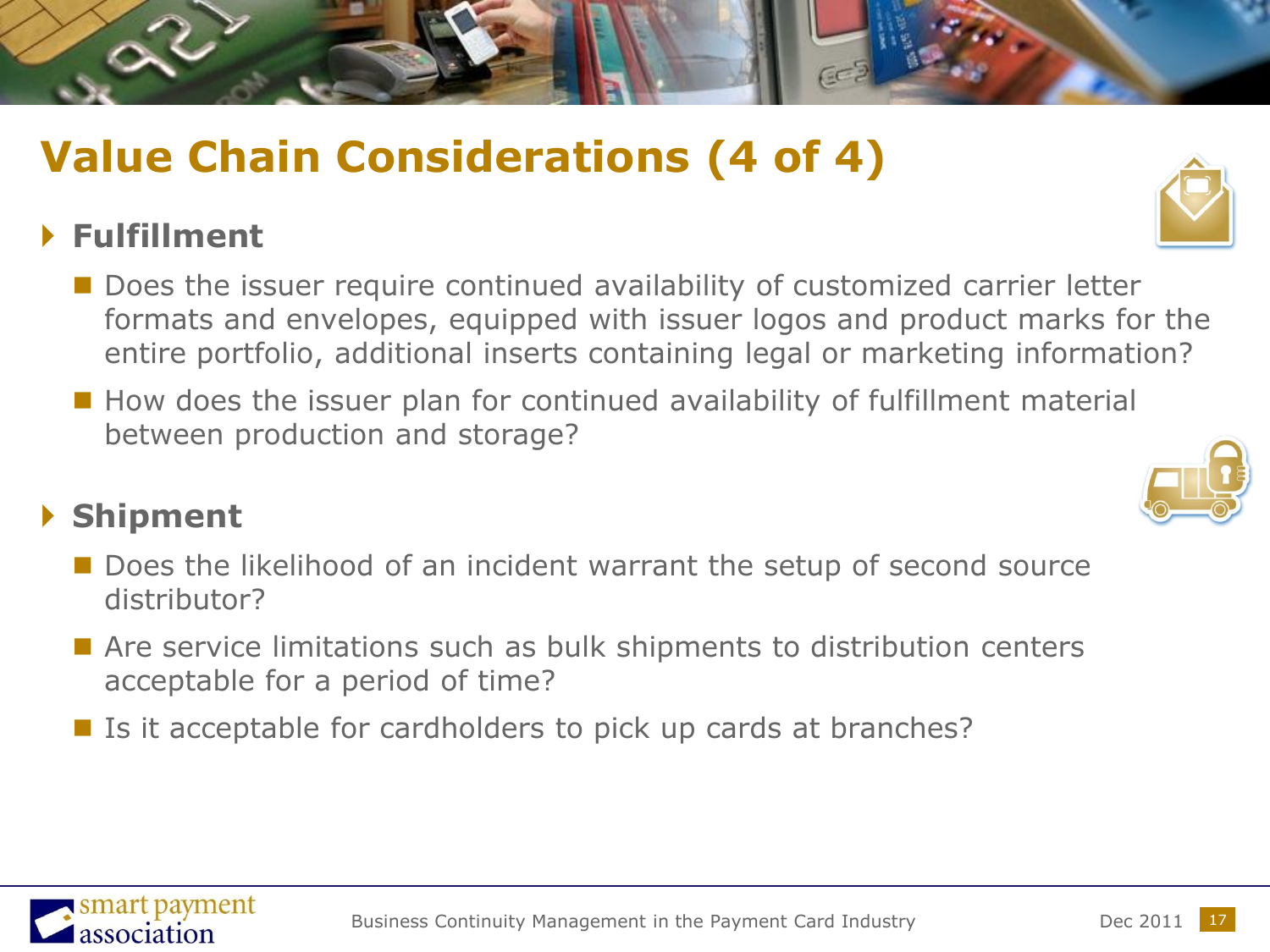

## **Best Practices**

#### **Real Life Examples**

- Common objective: customers get their cards and can continue to pay electronically
- Differences are exposed regarding
	- Services levels
	- $\blacksquare$  Feature mix
	- **Artworks**
	- Activation delays
	- Distribution options
- Scenario A: Minimal perceived impact for the cardholder
- Scenario B: Reduced service level options

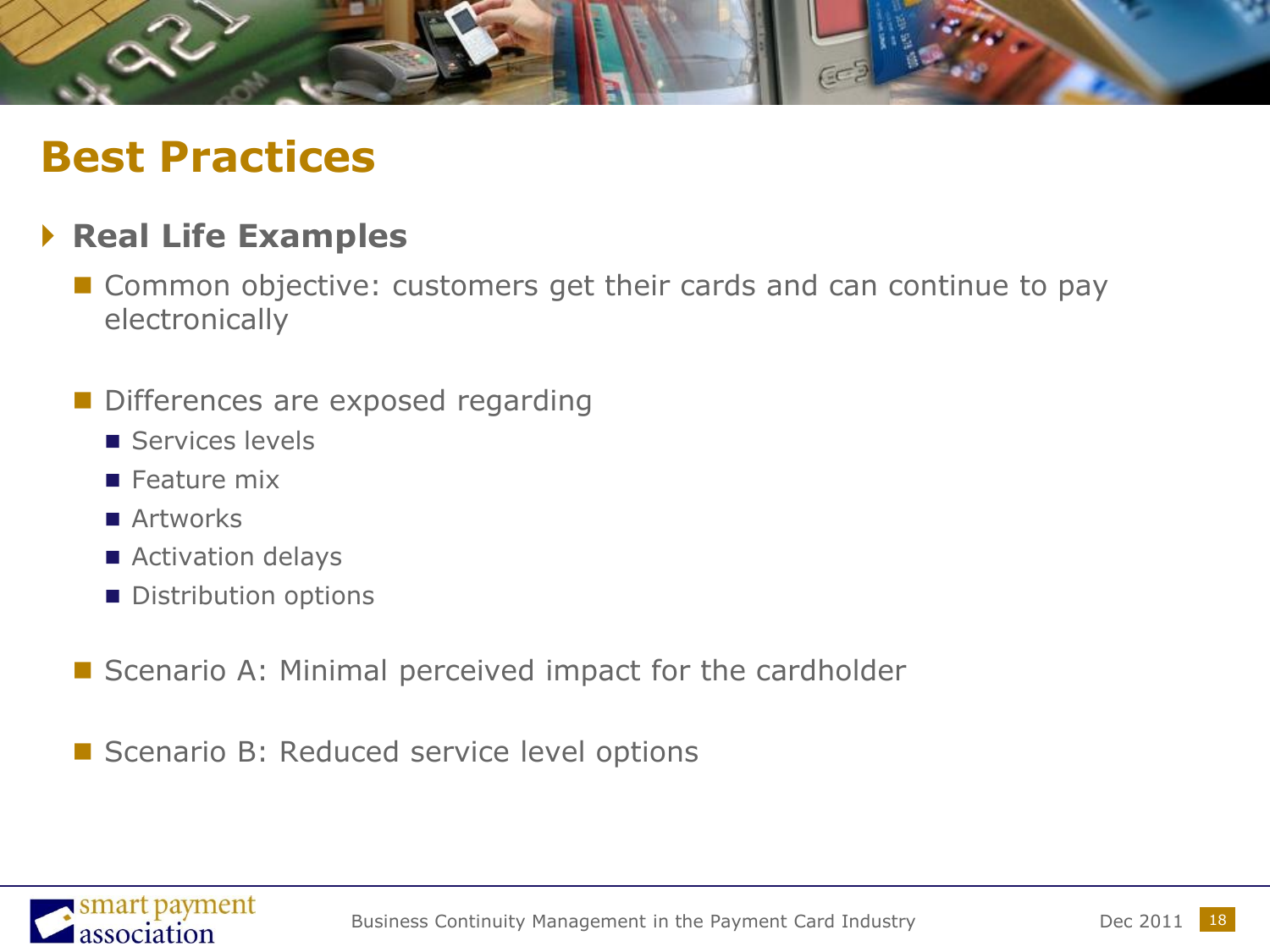

## **Best Practices – Scenario A**

- **The disaster case is defined as the personalisation center along with the stock of non-personalized cards is no longer available to the issuer.**
- **A hot-switching, fully mirrored backup environment with ample stock of card bodies for the entire card portfolio is established.**
	- **A properly certified mirror site is maintained with regard to the cryptographic environment. Once the BCMP is activated, the already established and tested connections between the issuer"s data center, the data preparation center and the backup personalisation center will be switched in a matter of hours.**
	- **With the backup stock moved to the backup personalisation center, a fully redundant backup environment is able to support every card program in the portfolio with service levels as expected by the issuer and the cardholders.**
	- The size of the card body stock is supposed to give the issuer enough **time to establish a new card body production capability before the stock is depleted.**

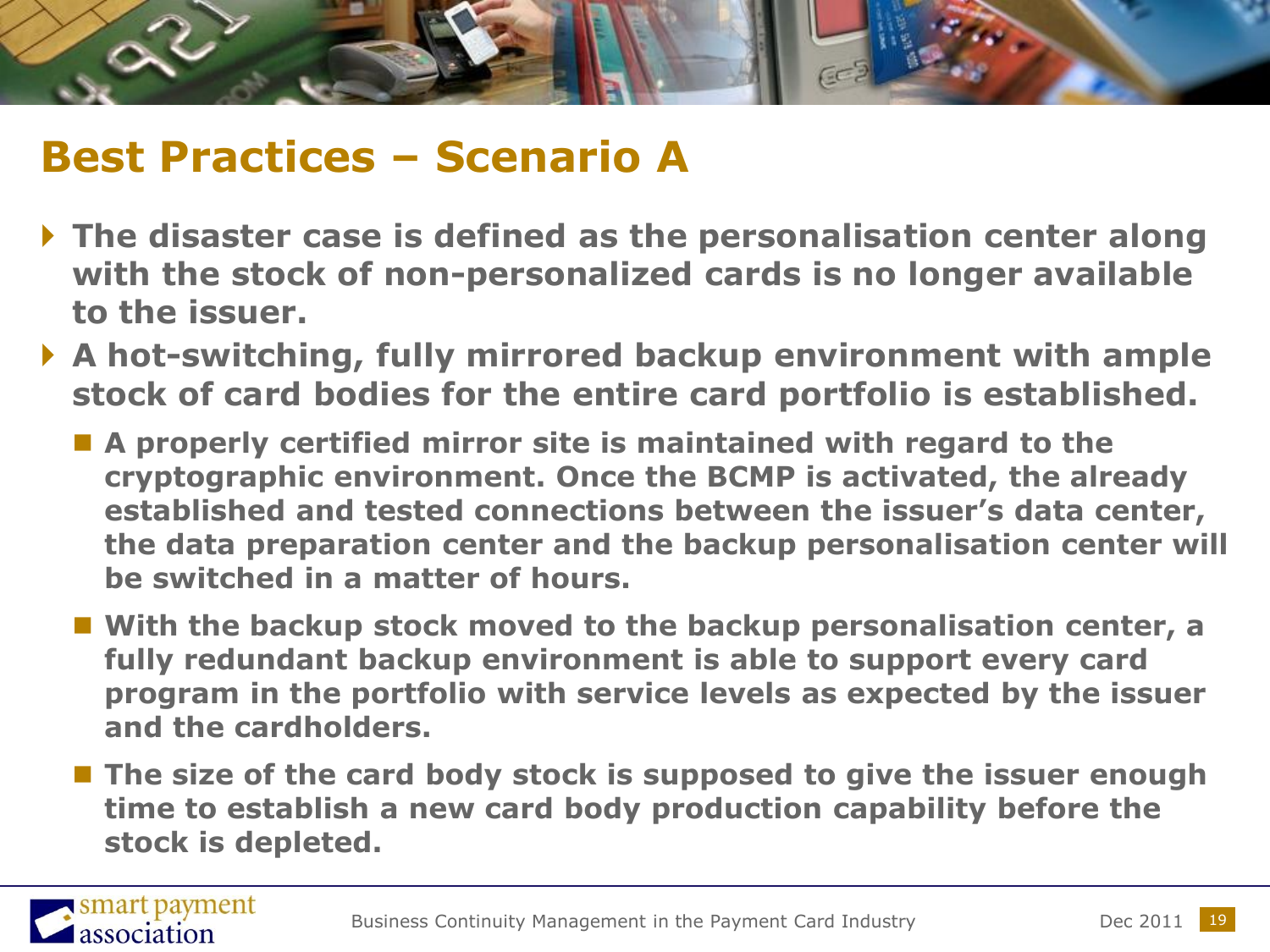

## **Best Practices – Scenario B**

- **The service levels for all stages of the value chain are reduced while still maintaining the basic objective of providing functioning payment cards to the consumer.** 
	- Instead of storing all card artwork variations, only the artwork for **three card programs are stored while the rest of the portfolio has been mapped to these three programs ahead of time.**
	- Data center connectivity is not switched immediately but established **after the incident happened.**
	- **The data preparation center has been updated and tested as part of a planned annual test.**
	- Fulfillment will be restricted to bulk shipment to the issuer or a **distribution centre that will then have to organize shipment or other means of distribution.**

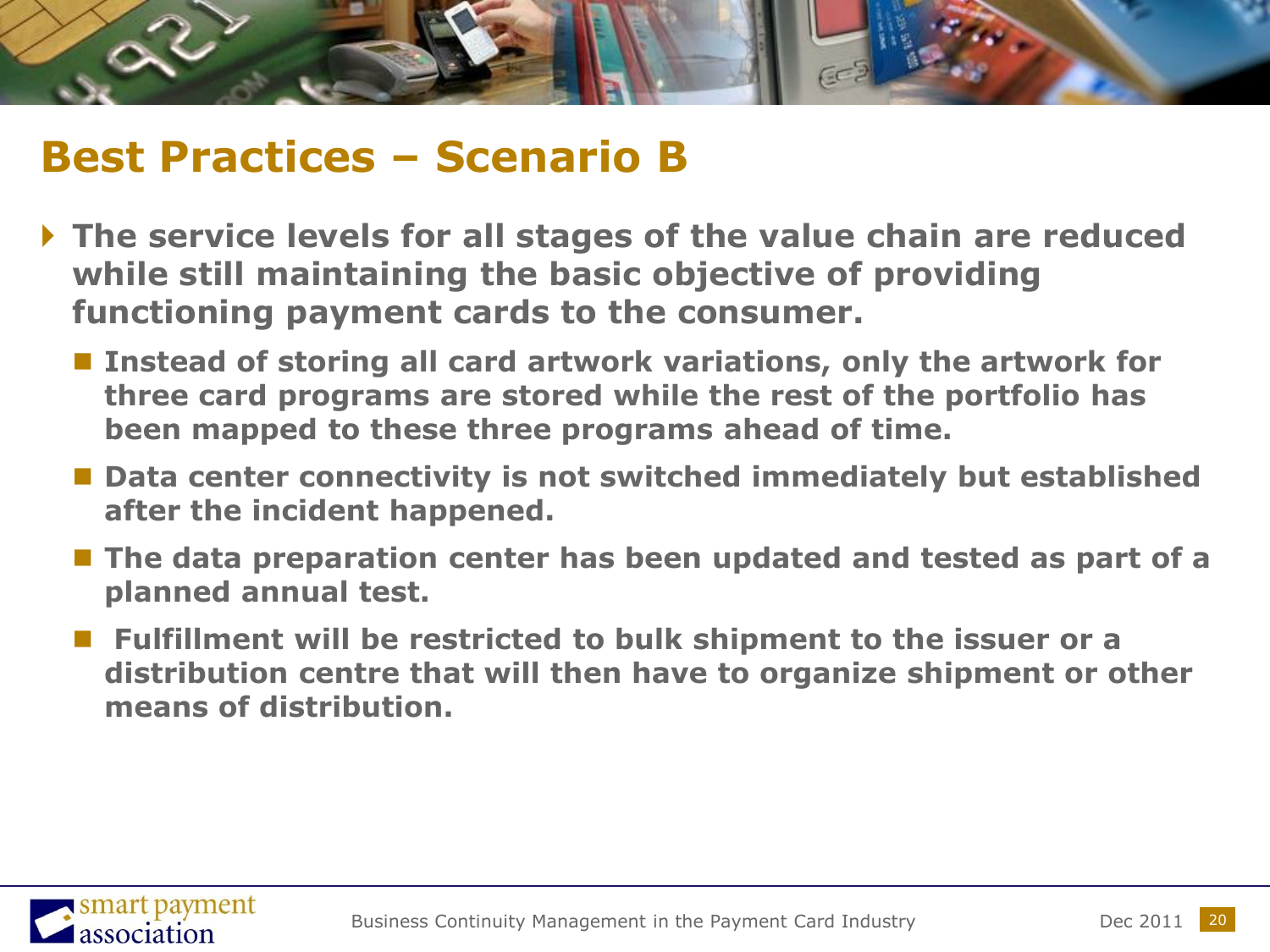

## **BCM Conclusions**

- **Business continuity management must be front and center for today"s card issuers.**
- **To be truly effective, business continuity management must begin with a thorough situation and risk analysis, variables must be understood, service levels defined and programs extended out from the issuer to encompass the entire supply chain.**
- **A detailed cost-benefit analysis must be carried out along the value chain. Defining the level of "acceptable" service delivery in the event of an incident is as important as understanding likely points of failure.**
- **The best practices and models described in this paper will deliver the consistency of approach needed to assure effective business continuity management strategies going forward.**